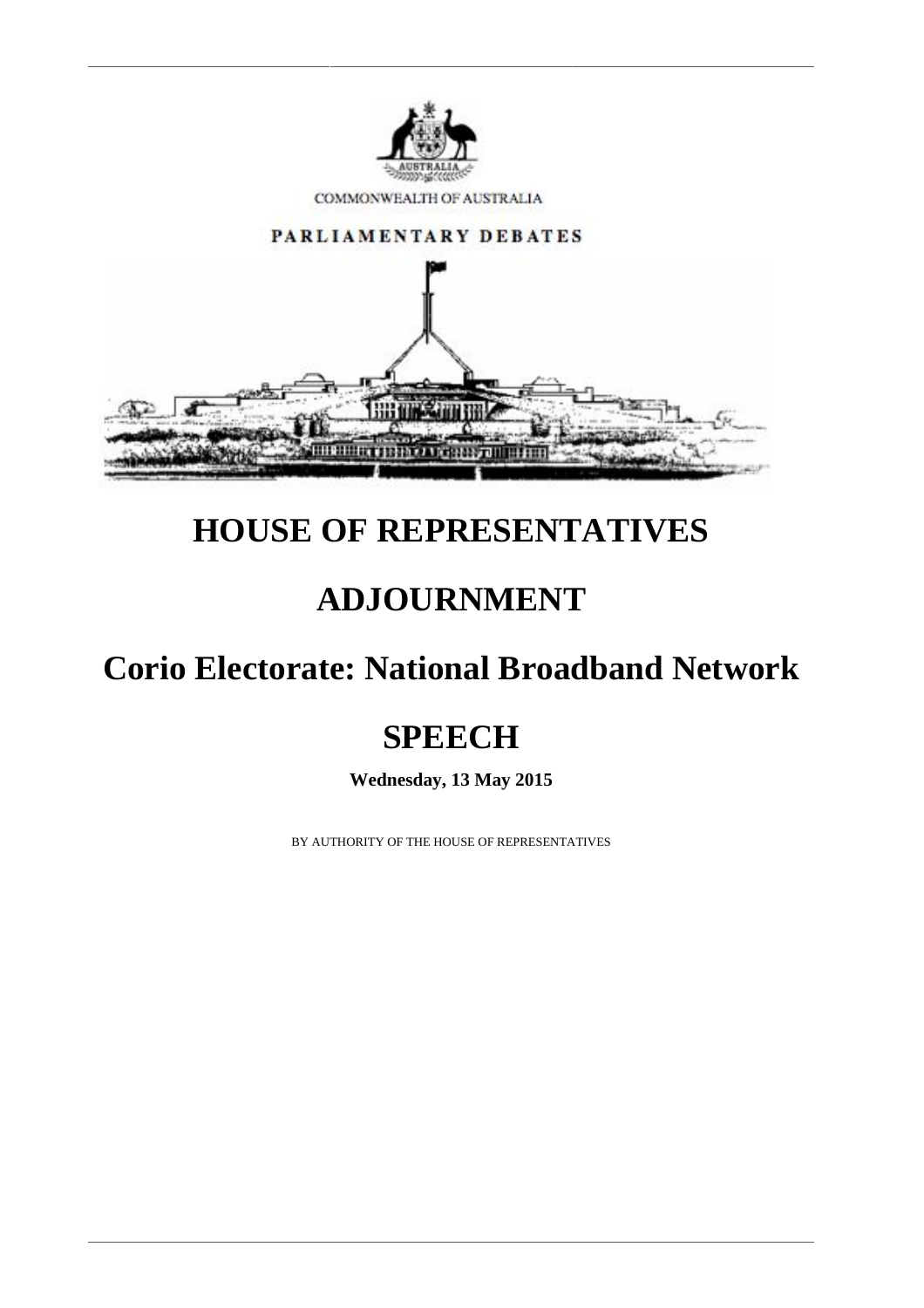### **SPEECH**

**Date** Wednesday, 13 May 2015 **Source** House **Page** 3999 **Proof** No **Questioner** *Responder* **Speaker** Marles, Richard, MP **Question No.**

**Mr MARLES** (Corio) (19:44): Like the member for O'Connor, I am awaiting eagerly what the Abbott government has in store for the rollout of the NBN to people in my electorate of Corio. It is certainly good news to hear that the people of Esperance and Denmark will enjoy the rollout of the NBN in their towns.

I have to say, though, it seems that the children on the outskirts of Geelong by comparison have been completely forgotten by the Abbott government. Students at Geelong Baptist College and the new grade 5 campus at Kardinia International College are missing out on vital internet based education because of the coalition's second-rate National Broadband Network rollout plan. It is a plan which effectively cuts parts of Geelong's connection to the world.

These students are prevented from accessing the same benefits that other Australian schools receive from internet based educational programs. Neil Wetmore, the principal of Geelong Baptist College, described the situation as exclusive, limiting and unfair. He said: 'If we are in a digital revolution, if that's the trend of our time, then we at Geelong Baptist College are not in it. Our students do not have access to the wealth of information that other students have access to.' The IT teachers at Geelong Baptist College report that the learning environment is challenging for both students and teachers. Teachers often have to change their lesson plans because the internet is slow and unreliable, and students regularly have to waste time in class waiting for programs and videos to load.

By comparison, as we have just heard, many government and non-government schools around Australia who are fortunate enough to be able to connect to fast broadband are enjoying internet access that is quick and efficient. For example, schoolchildren are able to participate in competitive online study tutorials. They have videoconferencing systems where students can engage with guest speakers from around the world via Skype. IT students at Geelong Baptist College are being seriously disadvantaged compared to other students because internet programs often drop out and students have to wait five to 10 minutes for their page to connect again. So, while other students enjoy the benefits of the 21st century, Geelong Baptist College students are left to fight the discriminatory weight of the coalition's 'fraudband' network.

The coalition promised in their 2013 election policy that 'under the coalition's NBN all premises will have access to download speeds of 25mbps to 100mbps by the end of 2016'. But its latest corporate plan now indicates that the Minister for Communications' second-rate NBN will not be completed until December 2020. The minister promised: 'We will give highest priority to the suburbs, towns and regions with the poorest broadband services today'. He promised that 'addressing underserviced areas first is a key objective of our NBN policy'. But is this happening? It is certainly not happening on the outskirts of Geelong.

Geelong students are operating on an internet speed that is two steps up from the old telephone network. Not only is the NBN not happening for Geelong now, but this does not even seem to be an issue big enough to warrant any immediate future government planning. Geelong is not listed in the government's 18 month rollout plan. If there is a queue for the government's NBN, Geelong is not in it.

Under the former Labor government NBN Co had begun work on the fibre network in Geelong. Work was scheduled to deliver fibre to about 44,000 schools, homes and businesses in Geelong and surrounds—including Lovely Banks, which is the home to Geelong Baptist College and the grade 5 campus at Kardinia International College. This work was scheduled to be completed by late 2015. But the coalition cancelled this rollout.

Despite promising to honour all contracts prior to the election, Tony Abbott and Malcolm Turnbull have cancelled the fibre rollout to Geelong. Under the former Labor government the NBN was universal and fair; all schools, as well as homes and businesses, in the fixed line footprint were to get world-class fibre-to-the-premises broadband. But under the coalition the NBN has become fundamentally unfair and discriminatory.

The coalition promised a faster rollout that would be delivered to all Australians by 2016. They have failed to deliver. And who are the victims of the coalition's failed rollout? Primary and high school students. The